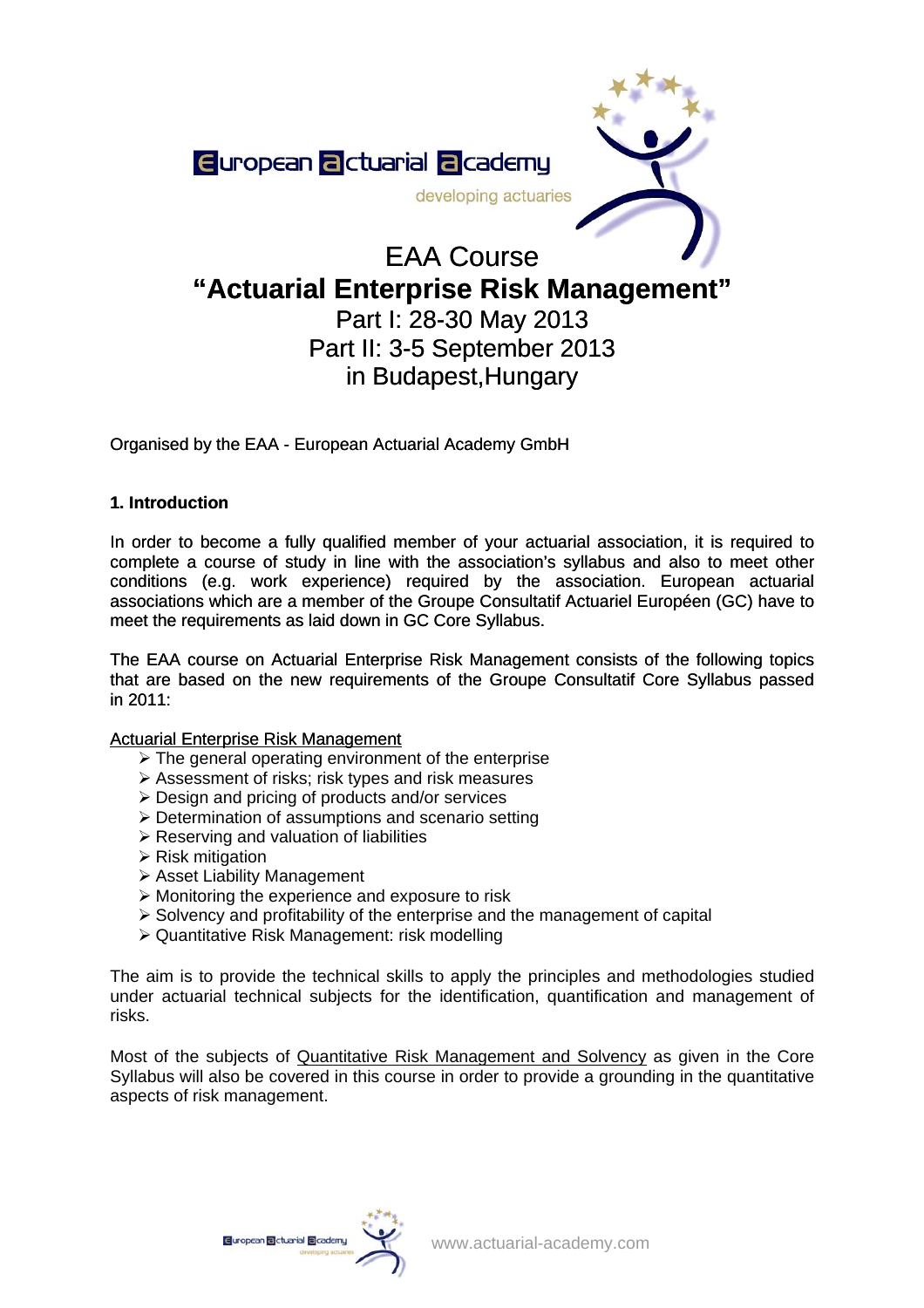## **2. Participants**

The seminar is open to all persons who are interested in comprehensive skills on Actuarial Enterprise Risk Management, such as actuarial students, actuaries, risk and capital managers, controllers, supervisors and auditors.

## **3. Purpose and Nature**

This course provides the possibility to obtain information about Actuarial Enterprise Risk Management in order to remain competent and current in one's knowledge and skills. The participation in the seminar part I is not a prerequisite for the seminar part II: The two seminars can be booked as a whole series or individually.

#### **4. Lecturers**

#### **Theo Lanser**

Education: Qualified Actuary in the Netherlands (AAG) and a Financial Risk Manager certified by the Global Association of Risk Professionals (FRM). Before 2002 Theo worked as a life and non-life actuary for Achmea. Theo worked from 2002 till 2006 as an actuarial expert for DNB on the supervision of insurance companies. In those years he also worked on the development of the Financial Assessment Framework (FTK), which for pension funds has become part of the Pension Act (January 2007). From 2007 – 2010 Theo was coordinating for AEGON NL the practical implementation of an Economic Framework. Since November 2010 Theo is working for the department Capital Management & Policies and member of the Technical Working Group for Solvency II of AEGON.

#### **Tom Veerman**

Tom Veerman AAG RBA, Consulting Actuary, AAA Riskfinance, the NetherlandsU, Education: Qualified Actuary in the Netherlands (AAG) and a Certified European Financial Analyst (CEFA). Tom has worked as a consultant for Tillinghast – Towers Perrin and Mercer in the Netherlands. He also has worked in the Group Actuarial Department of Eureko/Achmea. In 2006, Tom decided to set up (together with partners) Triple A – Risk Finance, where he works as managing consultant for business line insurance with a main focus on issues with regard to Risk-Based Capital Management, Asset-Liability management and Reinsurance.

## **5. Language**

The language of the seminar will be English.

## **6. Programme**

#### **PART I: 28-30 May 2013 Tuesday, 28 May 2013: The General Operating Environment of the Enterprise (Veerman)** 09.00 Introduction & welcome 09.00-10.30 Enterprise Risk Management

- - Background on ERM
	- ERM frameworks
	- COSO

Guropean Elctuarial Elcademy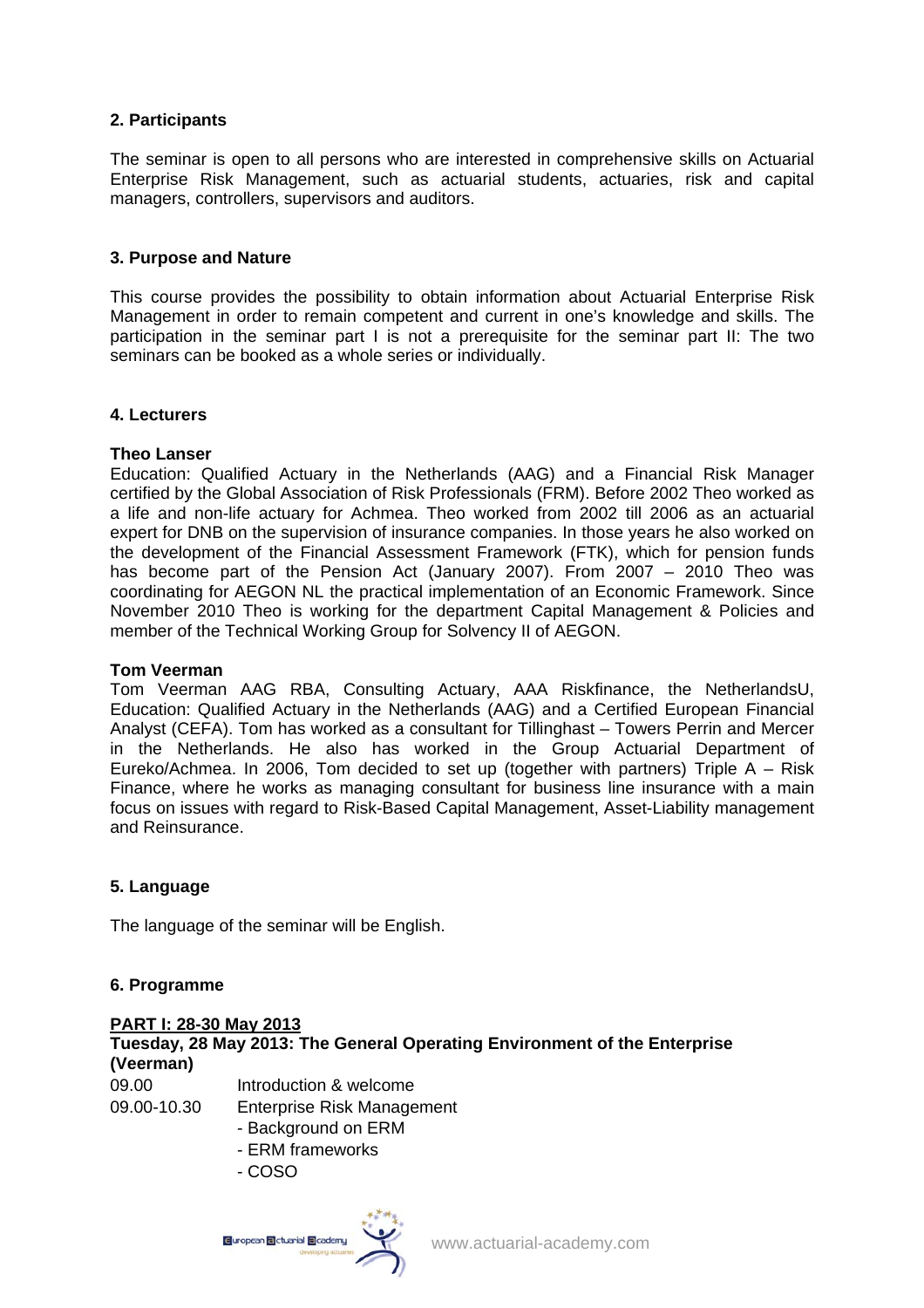- ERM tools
- ERM at financial institutions
- 10.30-10.45 Coffee Break
- 10.45-12.30 Governance
	- Risk management governance
		- Application at financial institutions
		- Solvency II 'pillar 2'
- 12.30-14.00 Lunch
- 14.00-15.15 Risk appetite
	- Risk appetite within an ERM framework
	- Risk bearing capacity
	- Risk tolerance
	- Solvency II 'ORSA'
- 15.15-15.30 Coffee Break
- 15.30-17.00 Risk Management culture
	- Supervisory approach to risk management
	- Embedding risk management
	- Pro's and con's
	- Risk management culture in practice

#### **Wednesday, 29 May 2013: Assessment of Risks; Risk Types and Risk Measures (Veerman)**

- 09.00-10.30 Definition of risk, Risk distributions and Statistics & Parameter estimation
- 10.30-10.45 Coffee Break
- 10.45-12.30 Risk measures and stochastic approaches
- 12.30-14.00 Lunch
- 14.00-15.15 Risk identification
- 15.15-15.30 Coffee Break
- 15.30-17.00 Risk aggregation, Dependency and copulas

## **Thursday, 30 May 2013: Quantitative Risk Management: Risk Modeling (Lanser)**

- 09.00-10.30 Extreme Value Theory Modelling - Generalized Extreme Value Distribution - Derivation of Hill estimator - Case study on Hill estimator 10.30-10.45 Coffee Break 10.45-12.30 Extreme Value Theory Modelling - Peaks Over Threshold Method - Generalized Pareto Distribution - Case study on Peaks Over Threshold Method 12.30-14.00 Lunch 14.00-15.15 Credit Risk Modelling - Credit Spreads and Credit Risk - Liquidity Premium - Credit Transition Matrices and Migration Risk 15.15-15.30 Coffee Break 15.30-17.00 Credit Risk Modelling
	- Credit Risk model
		- CreditMetrics
		- KMV

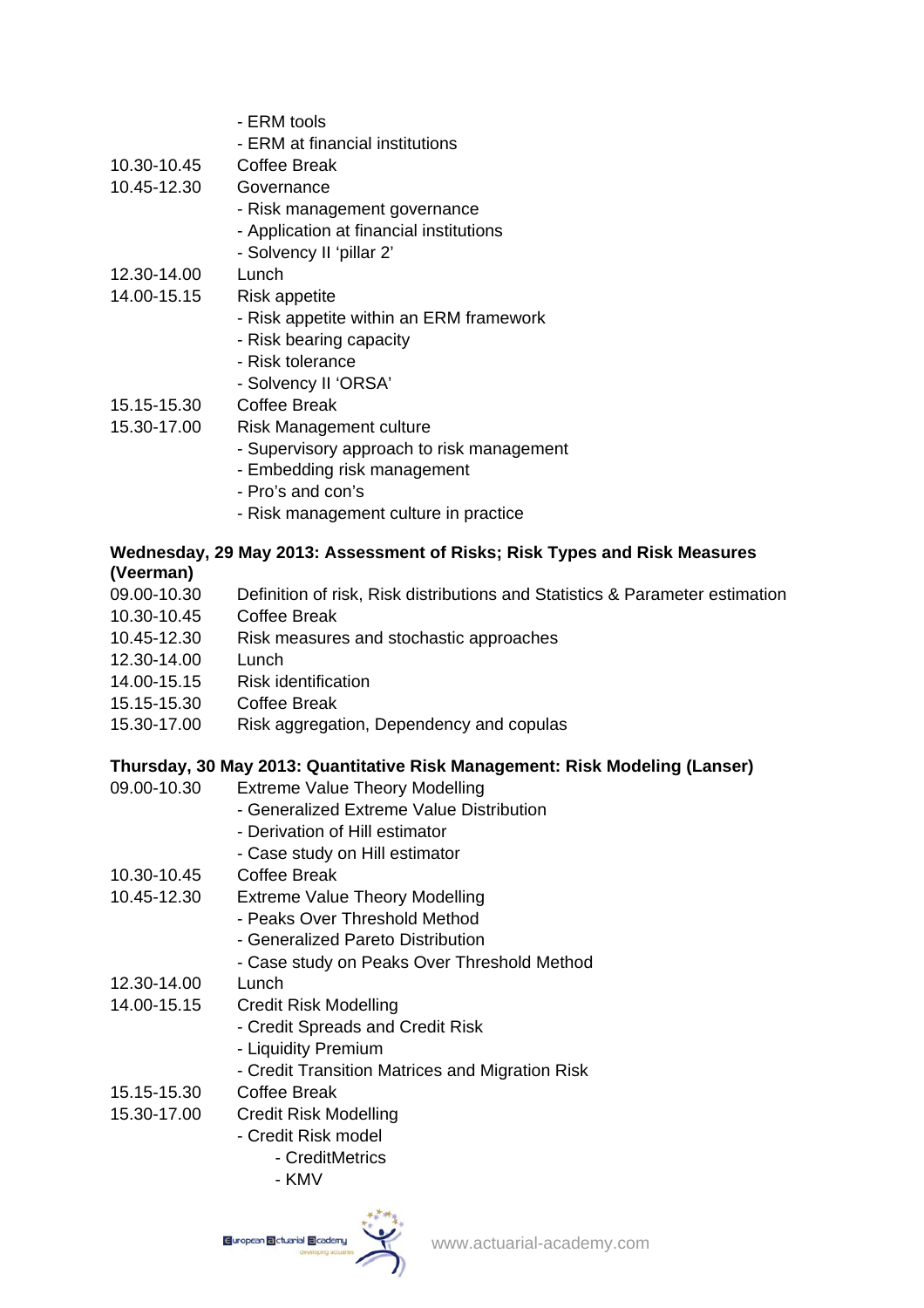# **PART II: 3-5 September 2013**

# **Tuesday, 3 September 2013: Quantitative Risk Management: Risk Modeling / Capital Requirements (Veerman)**

- 09.00 Introduction & welcome
- 09.00-10.30 Equity modelling
- Interest rate models
- 10.30-10.45 Coffee Break
- 10.45-12.30 TVOG case study Exotic derivates
- 
- 12.30-14.00 Lunch
- 14.00-15.15 Economic capital and workshop
- 15.15-15.30 Coffee Break
- 15.30-17.00 Capital allocation methods

#### **Wednesday, 4 September 2013: Profitability and market consistent pricing / Risk Mitigation and ALM (Veerman)**

- 09.00-10.30 Risk reduction and Risk transfer
	- Introduction in ALM
- 10.30-10.45 Coffee Break
- 10.45-12.30 ALM for life and non-life insurances
- 12.30-14.00 Lunch
- 14.00-15.15 Solvency and profitability of the enterprise and the management of capital
- 15.15-15.30 Coffee Break
- 15.30-17.00 Design and pricing of products and/or services

# **Thursday, 5 September 2013: Reserving and valuation (Lanser)**

- 09.00-10.30 Non-economic assumption setting (Lanser)
- 10.30-10.45 Coffee Break
- 10.45-12.30 Mortality/ Longevity models (Lanser)
- 12.30-14.00 Lunch
- 14.00-15.15 Valuation of life liabilities (Lanser)
- 15.15-15.30 Coffee Break
- 15.30-17.00 Valuation of non-life liabilities (Lanser)

Recommended Literature: McNeil, Frey, Embrechts (2005), Princeton University Press, Quantitative Risk Management

# **7. Fees & Registration**

Please register as soon as possible because of the expected demand. If there are more persons interested than places available we will give priority to the registrations received first. Please send your registration as soon as possible by using our online registration form at [www.actuarial-academy.com](http://www.actuarial-academy.com/).

Your registration is binding. Cancellation is only possible up to 4 weeks before the first day of seminar. If you cancel at a later date, the full seminar fee is due. You may appoint someone to take your place, but must notify us in advance. EAA has the right to cancel the event if the minimum number of participants is not reached.